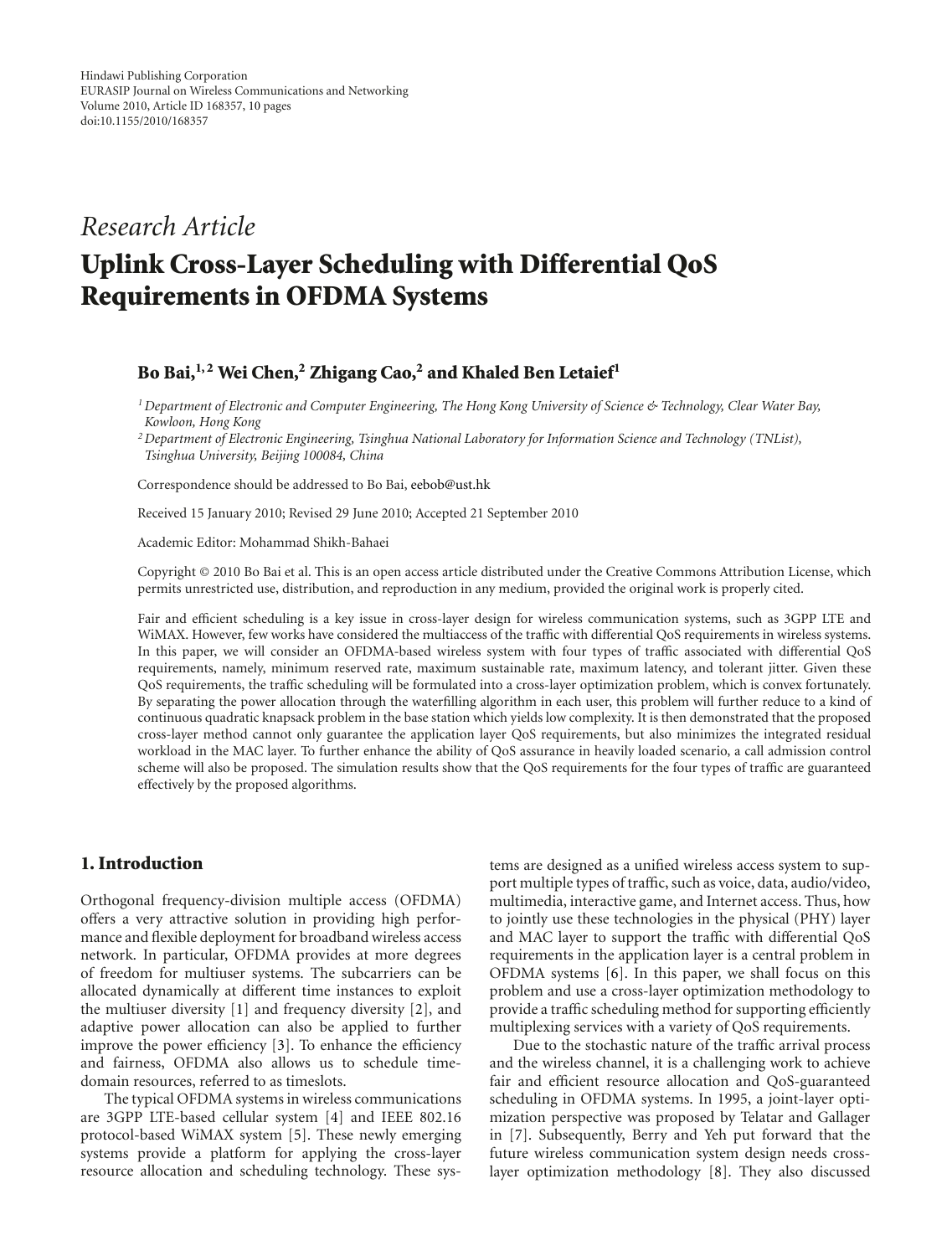the cross-layer approach for wireless resource allocation in multiaccess and broadcasting queueing systems, respectively. Specifically, in order to collect all the parameters together in the uplinks, one may formulate the system as a multiaccess queueing system or generic switch model and consider the weighted sum of the queue lengths, which is often referred to as the integrated workload. More recently, Stolyar proved the optimality of the MaxWeight scheduling in [9]. In [10], Mandelbaum and Stolyar extended this method to the continuous strictly increasing convex function of the queue length and proved the optimality of  $C - \mu$  law scheduling. Based on the queueing theory and optimization method, Niyato and Hossain studied the radio resource management in IEEE 802.16 wireless broadband system [11]. An alternative method to incorporate concerns and constraints of various layers is to apply utility maximization formulation. In [12], Song et al*.* used this method to obtain a queue-aware and channel-aware scheduling algorithm, that is, transmit the traffic which minimizes the average delay. Based on the similar framework, Kulkarni and Rosenberg studied the opportunistic scheduling framework of multiple QoS requirements and short-term fairness in the system with multiple wireless interfaces [13]. In [14], Fu et al*.* solved the dual problems of maximizing expected throughput given limited energy and of minimizing expected energy given the minimum throughput constraint.

The above works have significantly enhanced the overall performance of wireless communications. However, they did not consider the scheduling problem of multiple types of traffic with differential QoS requirements, which is a practical scenario in OFDMA wireless access network. A typical OFDMA system, say IEEE 802.16 broadband wireless access network, has multiple independent users communicating with one base station (BS). There are four types of traffic in IEEE 802.16 protocol, namely, best effort service (BE), nonrealtime polling service (nrtPS), realtime polling service (rtPS), and unsolicited grant service (UGS) [5]. Any application-layer traffic must be classified into one of these types, and its QoS requirements can be described differentially by minimum reserved rate, maximum sustainable rate, maximum latency, and tolerant jitter. Thus, the arrival traffic of each user will be stored in different buffers and scheduled by a cross-layer scheduler in BS. Since the OFDMA-based PHY layer is timeslotted, every user should offer the traffic transmission request and its QoS parameters at the beginning of each timeslot. Given the constraints of QoS requirements and the instantaneous channel conditions, the scheduler allocates subcarriers, power, and timeslots, so as to transmit the traffic efficiently and guarantee the differential QoS requirements.

In this paper, the integrated residual workload method is introduced to cover the above considerations. By using this method, the resource allocation and traffic scheduling can be formulated into a cross-layer optimization problem under the transmission rate constraints, which is convex fortunately. Since the power allocation gives little advantage in terms of ergodic capacity [15], we decompose the power allocation from the original convex optimization problem through the water-filling algorithm in each user.

The resulting optimization problem in BS, referred to as the time-frequency allocation problem, is fortunately a continuous quadratic knapsack problem with a generalized upper bound and an angular structure in the constraints. The knapsack problem (integer or continuous) has been studied for decades, which has often used to solve resource allocation problems in operational research, economics, military, and communications [16, 17]. According to the results in [18, 19], this time-frequency allocation problem can be solved with a low complexity. At this context, an integrated residual workload minimization (IRWM) algorithm and a heuristic call admission control (CAC) algorithm are proposed as a framework of the resource management scheme for future OFDMA-based wireless access networks. It is then demonstrated that the proposed cross-layer method cannot only guarantee the application layer QoS requirements, but also minimize the integrated residual workload in the MAC layer. The simulation results also verified that the QoS requirements for the four types of traffic are guaranteed effectively by the proposed scheduling algorithms.

The rest of the paper is organized as follows. Section 2 presents the system model and the QoS requirements. In Section 3, we present the cross-layer optimization problem and the problem decomposition. An optimal scheduling policy and a heuristic CAC algorithm is also presented in this section. Simulation results are presented in Section 4. Section 5 concludes this paper.

#### **2. Cross-Layer Multiaccess Queuing Model**

Consider an OFDMA system with multiple independent access users, where each user transmits four types of traffic to a BS. Then, each user has four queues, each of which corresponds to one type of traffic. In this system, each subcarrier can serve any queue, and each queue can be served by any subcarrier. Thus, the queues depend on each other and the subcarriers cannot be scheduled separately. Then, the uplink scheduling issue in this OFDMA system can be seen as a centralized cross-layer multiaccess queuing system, shown in Figure 1, which is also referred to as the generic switch model in [9].

*2.1. QoS Parameters and Traffic Scheduling Framework.* Similar to IEEE 802.16e protocol [5], the traffic supported by this OFDMA system is divided into four types, and a different traffic type has different QoS requirements. The QoS requirements supported include:

- (i) minimum reserved rate (Min*R*), denoted by *R*min, which is the transmission rate that cannot be violated even the system is in congestion;
- (ii) maximum sustainable rate (Max *R*), denoted by *R*max, which is the peak transmission rate allowed;
- (iii) maximum latency (Max *L*), denoted by *L*, which is the maximum sojourn time of the traffic in a queue;
- (iv) tolerant jitter (Tol  $J$ ), denoted by  $J$ , which is the maximum absolute value of the latency difference for the same type of traffic.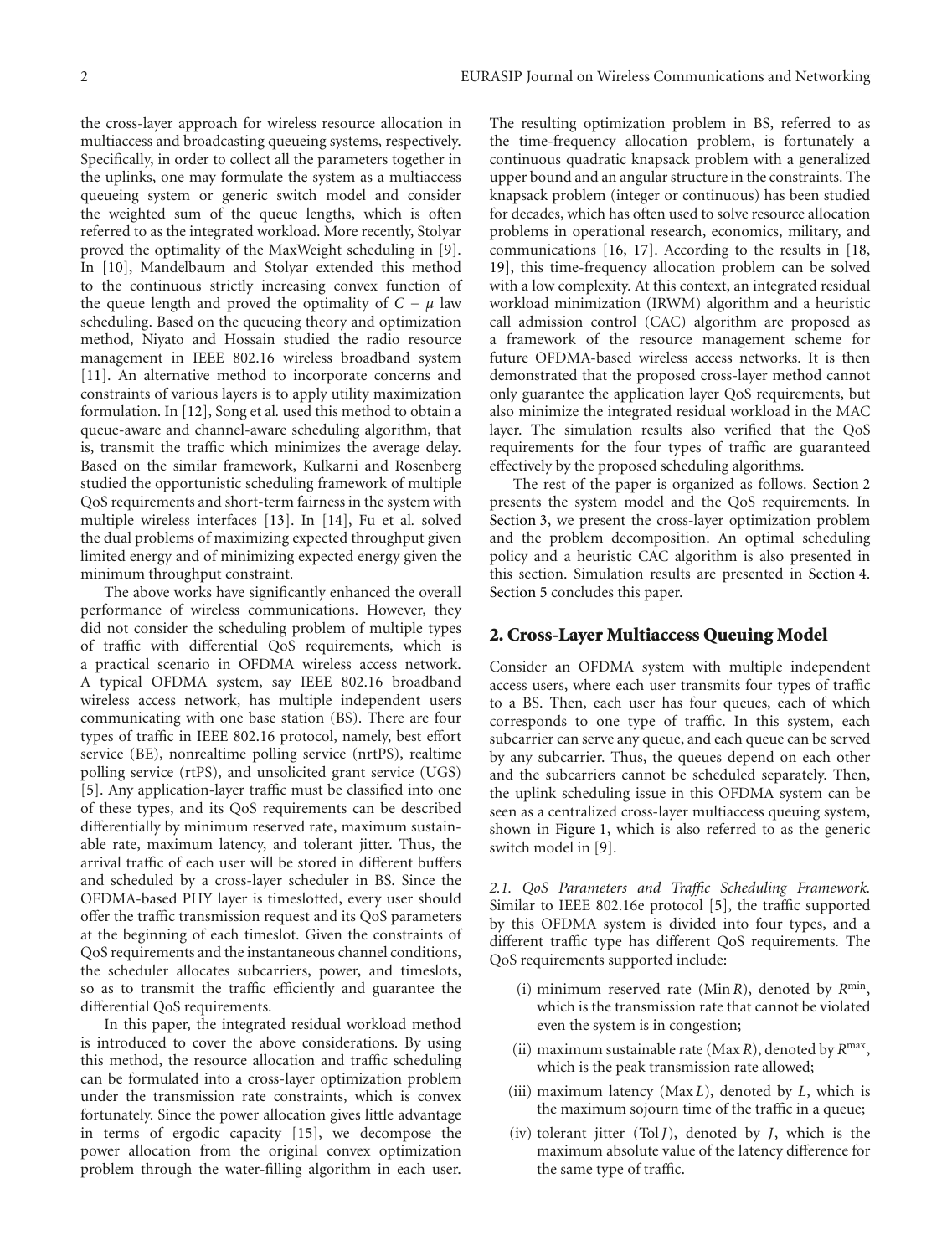

Figure 1: Cross-layer multiaccess queuing system for OFDMA systems.

We use  $\mathcal{T}$ , to denote the set of traffic types (in this paper, the script symbol  $X$  is used to denote a set, whose cardinality will be denoted by *X*), Then, the best effort (BE) service, denoted by  $t_1 \in \mathcal{T}$ , is used to support the best effort traffic, such as E-mail and file transfer. There are no explicit QoS requirements. The nonrealtime polling service (nrtPS), denoted by  $t_2 \in \mathcal{T}$ , assures the uplink service flow receives transmission opportunities even during network congestion, such as Internet browsing and data transfer. The QoS requirements supported include Min *R* and Max *R*. The realtime polling service (rtPS), denoted by  $t_3 \in \mathcal{T}$ , offers realtime uplink service flows that transport variable-size data packets, such as moving pictures experts group (MPEG) video, interactive game. The QoS requirements supported include Min *R*, Max *R*, and Max *L*. The unsolicited grant service (UGS), denoted by *t*<sup>4</sup> ∈  $\mathcal{T}$ , offers realtime service flows that transport fixed-size data packets arriving periodically, such as T1/E1 and voice over IP without silence suppression. The QoS requirements supported include Min *R*, Max *R* (which is equal to Min*R*), Max *L*, and Tol *J*.

In the interested OFDMA system, access user must negotiate the QoS requirements with BS before the traffic connection is established. The negotiation process determines the value of  $R^{\text{min}}$ ,  $R^{\text{max}}$ ,  $L$ , and  $J$  for each type of traffic. Since this OFDMA system is timeslotted, then each user must provide the current value of the QoS parameters (including rate, latency, and jitter) and the traffic transmission request for each type of traffic at the beginning of every timeslot. Then, under the constraints of the QoS requirements and the channel conditions, BS determines which type and how much the traffic will be transmitted in this timeslot and allocates subcarrier, power, and time to them. Thus, the scheduling policy of BS is the central problem here. The cross-layer method proposed in the paper is an optimal resource allocation and scheduling method.

*2.2. Problem Formulation.* In the OFDMA system, we assume BS has the perfect channel sate information (CSI), since it can be achieved through ranging, channel estimation, and the message interaction between BS and users [5]. According to [20], the instantaneous capacity of subcarrier *m* for user *k* with adaptive modulation coding (AMC) mechanism is given by

$$
C_{km} = B \log_2(1 + Q\gamma_{km}), \quad k \in \mathcal{K}, \ m \in \mathcal{M}, \qquad (1)
$$

where *B* is the bandwidth of the subcarrier,  $K$  is the set of access users, and  $M$  is the set of subcarriers. The parameter *Q* is calculated by

$$
Q = \frac{1.5}{-\ln(5BER)},\tag{2}
$$

where BER is the target bit error rate of the AMC mechanism. The instantaneous signal-to-noise ratio (SNR) *γkm* can be rewritten as

$$
\gamma_{km} = \beta_{km} |h_{km}|^2 \text{SNR}_k, \quad k \in \mathcal{K}, \ m \in \mathcal{M}, \tag{3}
$$

where SNR*<sup>k</sup>* is the average SNR of the receiver in user *k*, *βkm* is the proportion of the power allocated to subcarrier *m* of user *k*, and *hkm* is the corresponding channel gain which can be obtained by channel estimation [21]. Then, the channel condition of user *k* is given by the vector

$$
\mathbf{h}_{k} = \text{SNR}_{k} \left[ |h_{k1}|^{2}, \ldots, |h_{kM}|^{2} \right]. \tag{4}
$$

The channel condition of the whole system is given by  $h =$  $[\mathbf{h}_1, \dots, \mathbf{h}_K]$ , and its state space is denoted by  $\mathcal{H}$ . We also let  $\mathbf{b}_k = [\beta_{k1}, \dots, \beta_{kM}], \mathbf{b} = [\mathbf{b}_1, \dots, \mathbf{b}_K],$  and  $\mathcal{B}$  denote its state space.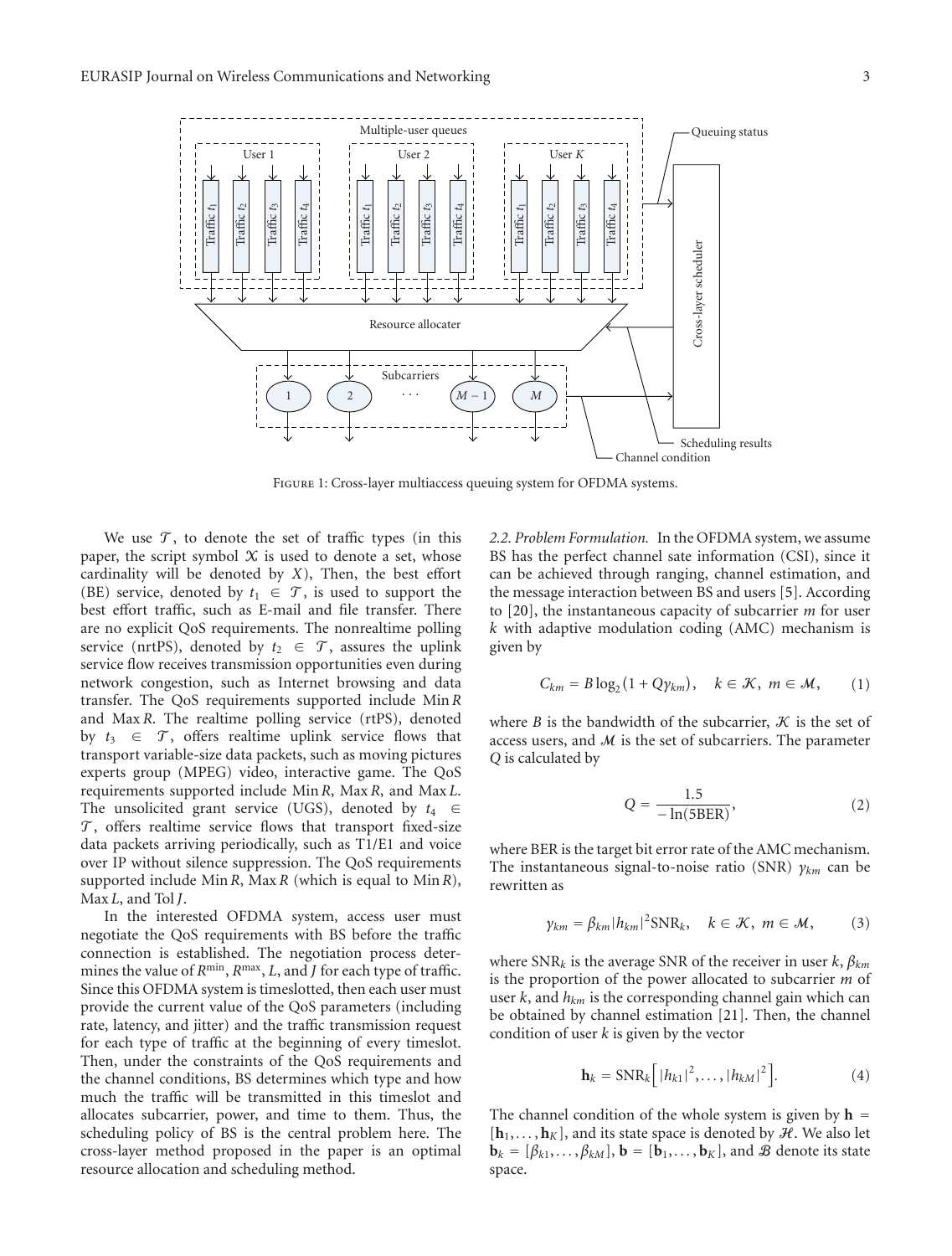In the interested OFDMA system, a timeslot is divided into multiple parts which will be allocated to the traffic of different type in each user. Let *dkt* denote the generic traffic in  $\mathcal{D}_{kt}$ , which is the set of traffic for type  $t \in \mathcal{T}$  in user  $k \in \mathcal{K}$ . Let  $\alpha_{d_{k+m}}$  be the timeslot occupancy ratio of the subcarrier *m* for the traffic *dkt*. Similar to the channel conditions of the OFDMA system, we let  $\mathbf{a}_{d_{kt}} = [\alpha_{d_{kt}1}, \dots, \alpha_{d_{kt}M}], \mathbf{a} =$  $[a_{11}, \ldots, a_{D_{KT}}]$ , and A denote its state space. Thus, the transmission rate of traffic  $d_{kt}$  can be given by

$$
r_{d_{kt}} = \sum_{m \in \mathcal{M}} \alpha_{d_{kt}m} C_{km}.
$$
 (5)

As stated in last subsection, there is no explicit QoS requirement for the first type of traffic  $t_1 \in \mathcal{T}$ . The QoS requirements of the second type of traffic  $t_2 \in \mathcal{T}$  is Min R and Max *R*, which indicate that

$$
R_{kt_2}^{\min} \leq \mathbb{E}\Big\{r_{d_{kt_2}}\Big\} \leq R_{kt_2}^{\max},\tag{6}
$$

where  $r_{d_{kt_2}}$  can be calculated by (5). The QoS requirements of the third type of traffic  $t_3 \in \mathcal{T}$  include Min *R*, Max *R*, and Max *L*, which indicate that

$$
R_{kt_3}^{\min} \le \mathbb{E}\left\{r_{d_{kt_3}}\right\} \le R_{kt_3}^{\max},
$$
\n
$$
l_{d_{kt_3}} \le L_{kt_3},
$$
\n
$$
(7)
$$

where  $l_{d_{kt_3}}$  is the latency of the traffic  $d_{kt_3}$ . In the timeslotted system, we have

$$
l_{d_{kt_3}} = n \cdot \Delta + \varepsilon, \quad n \in \mathbb{N}, \tag{8}
$$

where  $\Delta$  is the length of timeslot and  $0 \le \varepsilon < \Delta$ . The QoS requirements of the fourth type of traffic  $t_4 \in \mathcal{T}$  include Min*R*, Max *R*, Max *L*, and Tol *J*, which indicate that

$$
R_{kt_4}^{\min} = \mathbb{E}\Big\{r_{d_{kt_4}}\Big\} = R_{kt_4}^{\max},
$$
\n
$$
l_{d_{kt_4}} \le L_{kt_4},
$$
\n
$$
j_{d_{kt_4}} \le J_{kt_4},
$$
\n(9)

where  $l_{d_{kt_4}}$  has a similar relationship as (8), and  $j_{d_{kt_4}}$  is the jitter of the traffic  $d_{kt_4}$ . According to the definition,  $j_{dt_{kt_4}}$  is given by

$$
j_{d_{kt_4}} = \max_{\forall d'_{kt_4} \prec d_{kt_4}} |l_{d_{kt_4}} - l_{d'_{kt_4}}|, \qquad (10)
$$

where " $\prec$ " denotes  $d'_{kt_4}$  was transmitted before  $d_{kt_4}.$ 

#### **3. Optimal Scheduling Policy**

*3.1. Cross-Layer Optimization Problem.* The scheduling policy for this OFDMA system should transmit all the traffic as soon as possible, while guaranteeing the differential QoS requirements. As a cross-layer design problem, maximizing the spectrum efficiency is also an important consideration. Thus, we need to design a proper objective function to collect all the considerations. Similar to the methods in [9, 10, 13], the integrated residual workload is defined as follows.

*Definition 1.* Let  $\mathcal{D}_{kt}$  be the set of traffic for type  $t \in \mathcal{T}$  in user  $k \in \mathcal{K}$  and  $f(x)$  be a continuous strictly increasing nonnegative convex function for  $x \ge 0$  and  $f(0) = 0$ . The integrated residual workload *F* at the end of the current timeslot is defined as

$$
F = \sum_{k \in \mathcal{K}} \sum_{t \in \mathcal{T}} \sum_{d_{kt} \in \mathcal{D}_{kt}} \kappa_{d_{kt}} \eta_{d_{kt}} f(d_{kt} - \Delta \cdot r_{d_{kt}}), \qquad (11)
$$

where  $\Delta$  is the length of timeslot,  $r_{d_{kt}}$  is the transmission rate allocated to traffic  $d_{kt}$ .  $\kappa_{d_{kt}}$  is the function of the jitter  $j_{d_{kt}}$ , and  $\eta_{d_{kt}}$  is the function of the latency  $l_{d_{kt}}$ . They are both the continuous strictly increasing nonnegative convex function, and they satisfy: (1) if  $j_{d_{kt}} = 0$ ,  $l_{d_{kt}} = 0$ , then  $\kappa_{d_{kt}} = 1$ ,  $\eta_{d_{kt}} = 1$ ; (2) if  $j_{d_{kt}} \rightarrow J_{kt}, l_{d_{kt}} \rightarrow L_{kt}$ , then  $\kappa_{d_{kt}} \rightarrow \infty$ ,  $\eta_{d_{kt}} \rightarrow \infty$ .

In this definition,  $d_{kt} - \Delta \cdot r_{d_{kt}}$  is the residual workload of the traffic  $d_{kt}$  at the end of the current timeslot. Since the resource is allocated according to the transmission request, then we have  $d_{kt}$  −  $\Delta \cdot r_{d_{kt}}$  ≥ 0. Here,  $f(x)$  may have the form of  $x^2$  according to its definition. It represents the punishment to the residual traffic in the queue. Clearly,  $f(x)$  is increasing since there must be a greater punishment for more residual traffic. It can be seen that if  $d_{kt} - \Delta \cdot r_{d_{kt}}$  is small, the small increase will not affect the stability of the scheduling system, that is,  $f'(x)$  should be small at this time. However, if  $d_{kt}$  –  $\Delta$ ·  $r_{d_{kt}}$  is large, a small increase may make the system unstable, that is,  $f'(x)$  should be large. Thus,  $f(x)$  must be a convex function when  $x \geq 0$ .  $\kappa_{dkt}$  and  $\eta_{dkt}$  represent the punishment to the jitter and the latency, respectively. According to their properties,

$$
g(x) = \exp\left\{\frac{\psi x}{\xi - x}\right\}, \quad \psi > 0, \ 0 \le x < \xi \tag{12}
$$

can satisfy the conditions in Definition 1, where  $\psi$  is the shape factor and  $\xi$  is the location parameter, which will be set to *L* or *J*. Thus, the integrated residual workload represents the residual workload of four types and their QoS requirements of delay and jitter. Thus, the cross-layer scheduling algorithm proposed in this paper is to minimize the integrated residual workload.

Before constructing the cross-layer optimization problem, we may do some preprocess on  $d_{kt}$  in order to simplify the problem. Note that the purpose of the maximum transmission rate is to restrict some greedy traffic to occupy too much bandwidth. Thus, if we do some operations on *dkt* to make the transmission rate cannot be greater than  $R_{kt}^{\text{max}}$ , then a group of constraints can be eliminated. Let  $d_{kt}$  be the transmission request after preprocess, then for every  $t \in \mathcal{T}$ and  $k \in \mathcal{K}$ , we have

$$
\widetilde{d}_{kt} = d_{kt} \mathbf{I}_{R_{kt}}^{\max}(d_{kt}) + \Delta \cdot R_{kt}^{\max} \Big[ 1 - \mathbf{I}_{R_{kt}}^{\max}(d_{kt}) \Big], \tag{13}
$$

where  $\mathbf{I}_{R_{kt}^{\max}}(d_{kt})$  is the indicator function, which is defined as

$$
\mathbf{I}_{R_{kt}^{\max}}(d_{kt}) = \begin{cases} 1, & d_{kt} \leq \Delta \cdot R_{kt}^{\max}, \\ 0, & d_{kt} > \Delta \cdot R_{kt}^{\max}. \end{cases}
$$
(14)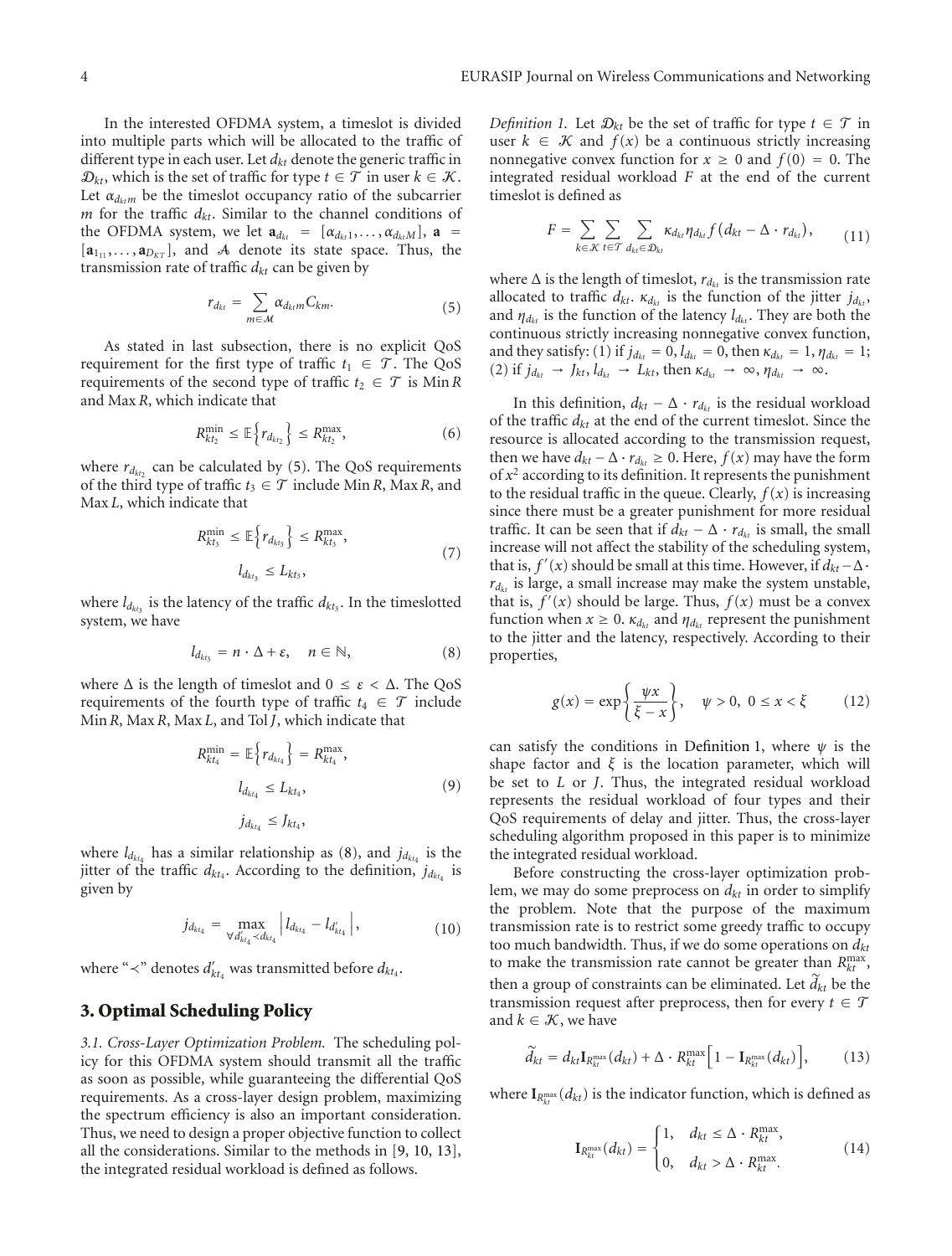On the other hand, except for the type of traffic *t*4, other three types are burst traffic. Thus, at the beginning of some times to the traffic transmission request  $d_{kt}$  may be smaller than  $\Delta \cdot R_{kt}^{\min}$ . Then, we need to do some operations on  $R_{kt}^{\min}$  in order to eliminate this contradiction. Let  $\widetilde{R}_{kt}^{\min}$  be the minimum rate after preprocess, then for every  $t \in \mathcal{T}$  and  $k \in \mathcal{K}$ , we have

$$
\widetilde{R}_{kt}^{\min} = \frac{\widetilde{d}_{kt}}{\Delta} \mathbf{I}_{R_{kt}^{\min}} \left( \widetilde{d}_{kt} \right) + R_{kt}^{\min} \left[ 1 - \mathbf{I}_{R_{kt}^{\min}} \left( \widetilde{d}_{kt} \right) \right]. \tag{15}
$$

Finally, collecting the scheduling objectives, QoS requirements, and physical constraints together, we have the following optimization problem:

$$
\begin{aligned}\n\min \quad & F = \sum_{k \in \mathcal{K}} \sum_{t \in \mathcal{T}} \sum_{\tilde{d}_{kt}} \kappa_{\tilde{d}_{kt}} \eta_{\tilde{d}_{kt}} f\left(\tilde{d}_{kt} - \Delta \cdot r_{\tilde{d}_{kt}}\right), \\
\text{s.t.} \quad & G_{\tilde{d}_{kt_i}} = \widetilde{R}_{\tilde{d}_{kt_i}}^{\min} - \overline{r}_{\tilde{d}_{kt_i}}^{\left(n\Delta\right)} \le 0, \quad i = 2, 3, 4, \\
& G_{m+D} = \sum_{k \in \mathcal{K}} \sum_{t \in \mathcal{T}} \sum_{\tilde{d}_{kt} \in \mathcal{D}_{kt}} \alpha_{\tilde{d}_{kt}m} - 1 \le 0, \\
& G_{k+M+D} = \sum_{m \in \mathcal{M}} \beta_{km} - 1 \le 0, \\
& 0 \le \alpha_{\tilde{d}_{kt}m} \le 1; \quad 0 \le \beta_{km} \le 1, \\
& \forall \tilde{d}_{kt} \in \mathcal{D}_{kt}, \quad \forall t \in \mathcal{T}, \quad \forall k \in \mathcal{K}, \quad \forall m \in \mathcal{M}, \\
& (16)\n\end{aligned}
$$

where  $D = \sum_{k \in \mathcal{K}} \sum_{i=2}^{4} |D_{kt_i}|$ . In this formulation, *F* is the integrated residual workload after this time of traffic transmission. The constraints on  $\alpha_{\tilde{d}_{k,m}}$  means one subcarrier can be shared by all the traffic, while the constraint on  $\beta_{km}$ means, for each user, the sum of the power allocated to all subcarriers cannot exceed the total power constraint. If the traffic does not have a specific QoS requirement, the weighted function will be set to 1. The time average value of  $r_{\tilde{d}_{kt}}$  at epoch  $n\Delta$ , denoted by  $\overline{r}_{\tilde{d}_{kt}}^{(n\Delta)}$  $\tilde{d}_{kt}^{(n\Delta)}$ , is calculated as an exponentially weighted low-pass filter [22],

$$
\overline{r}^{(n\Delta)}_{\widetilde{d}_{kt}} = \left(1 - \frac{1}{n}\right) \overline{r}^{((n-1)\Delta)}_{\widetilde{d}_{kt}} + \frac{1}{n} r_{\widetilde{d}_{kt}}.
$$
\n(17)

*3.2. Problem Decomposition.* Equation (16) represents a complicated nonlinear optimization problem. In this section, we will propose a method to solve this problem with low complexity. Firstly, the following theorem shows the problem represented by (16) is convex.

**Theorem 2.** *The problem represented by* (16) *is a convex optimization problem, whose solution can be given by*

$$
(\mathbf{a}^*, \mathbf{b}^*) = \arg \max_{\mathbf{a} \in \mathcal{A}, \mathbf{b} \in \mathcal{B}} \left\{ F + \sum_{i=1}^{K+M+D} \lambda_i G_i \right\},\qquad(18)
$$

*where*  $\lambda_i$  *is the Lagrangian multiplier, and*  $G_i < 0 \Rightarrow \lambda_i = 0$ *.* 

*Proof.* Consider the definition of convex optimization problem in [23]. First, the feasible region of the optimization variables  $\alpha_{\tilde{d}_{klm}}$  and  $\beta_{km}$  constructs a convex polyhedron. Then, besides two groups of linear constraints, there are three groups of nonlinear constraints. Since a nonnegative weighted sum of convex functions is a convex function [23], then  $\overline{r}_{\widetilde{a}}^{(n\Delta)}$  $\tilde{d}_{\lambda t}^{(m\Delta)}$  is a concave function of  $\alpha_{\tilde{d}_{kt}m}$  and  $\beta_{km}$  according to  $(1)$ ,  $(3)$ , and  $(5)$ . Since  $f(x)$  is an increasing convex function,  $f(d_{kt} - \Delta \cdot r_{\tilde{d}_{kt}})$  is a convex function. Note that  $\kappa_{\tilde{d}_{kt}}$  and  $\eta_{\tilde{d}_{kt}}$ are constants, for the delay and the jitter are known, then *F* is a convex function. Since this is a convex optimization problem, the solutions expressed in (18) can be derived from Karush-Kuhn-Tucker (KKT) condition directly.  $\Box$ 

Although the optimization problem represented by (16) is convex, the numerical algorithm for this problem still has a high computation complexity [23]. In the following, we will decompose this problem. The resulting problem enjoys a low complexity at a cost of trivial performance loss.

It should be noted that the layered optimization does not make big difference in terms of ergodic capacity [15]. Thus, we can decompose this problem into two steps: first, allocate subcarrier and timeslot to each type of traffic for every user; second, allocate power by using water-filling algorithm in each user. Since there are many works on the iterative implementation for water-filling [21], we only discuss the first step in detail. By using the equal power allocation and the quadratic objective function, the problem represented by (16) can be reduced to (19).

$$
\begin{aligned}\n\min \quad & F = \sum_{k \in \mathcal{K}} \sum_{t \in \mathcal{T}} \sum_{\tilde{d}_{kt}} \kappa_{\tilde{d}_{kt}} \eta_{\tilde{d}_{kt}} \left( \tilde{d}_{kt} - \Delta \cdot r_{\tilde{d}_{kt}} \right)^2, \\
\text{s.t.} \quad & G_{\tilde{d}_{kt_i}} = \tilde{R}_{\tilde{d}_{kt_i}}^{\min} - \tilde{r}_{\tilde{d}_{kt_i}}^{\min} \leq 0, \quad i = 2, 3, 4, \\
& G_{m+D} = \sum_{k \in \mathcal{K}} \sum_{t \in \mathcal{T}} \sum_{\tilde{d}_{kt_i} \in \mathcal{D}_{kt}} \alpha_{\tilde{d}_{kt}m} - 1 \leq 0, \\
& 0 \leq \alpha_{\tilde{d}_{kt}} \leq 1, \quad \forall \tilde{d}_{kt} \in \mathcal{D}_{kt}, \\
& \forall t \in \mathcal{T}, \quad \forall k \in \mathcal{K}, \quad \forall m \in \mathcal{M}.\n\end{aligned}
$$
\n
$$
(19)
$$

The resulting optimization problem in (19), referred to as the time-frequency allocation problem, is fortunately a continuous quadratic knapsack problem with a generalized upper bound and an angular structure in the constraints. The knapsack problem (integer or continuous) has been studied for decades, which has often been used to solve resource allocation problem in operational research, economics, military, and communications [16, 17]. According to the results in [16], we first form a Lagrangian relaxation with respect to the constraints  $G_{m+D}$ ,  $m = 1, \ldots, M$ . The resulting Lagrangian subproblems then construct *D* singly constrained convex problems, that is,

$$
\begin{aligned}\n\min \quad & F_{d_{kt}} = \kappa_{\widetilde{d}_{kt}} \eta_{\widetilde{d}_{kt}} \left( \widetilde{d}_{kt} - \Delta \cdot r_{\widetilde{d}_{kt}} \right)^2 - \lambda \left( \sum_{\widetilde{d}_{kt} \in \mathcal{D}_{kt}} \alpha_{\widetilde{d}_{kt}m} - 1 \right), \\
& \text{s.t.} \quad & \widetilde{R}_{\widetilde{d}_{kt}}^{\min} - \overline{r}_{\widetilde{d}_{kt}}^{\left(n\Delta\right)} \leq 0, \\
& 0 \leq \alpha_{\widetilde{d}_{kt}m} \leq 1.\n\end{aligned}
$$
\n
$$
(20)
$$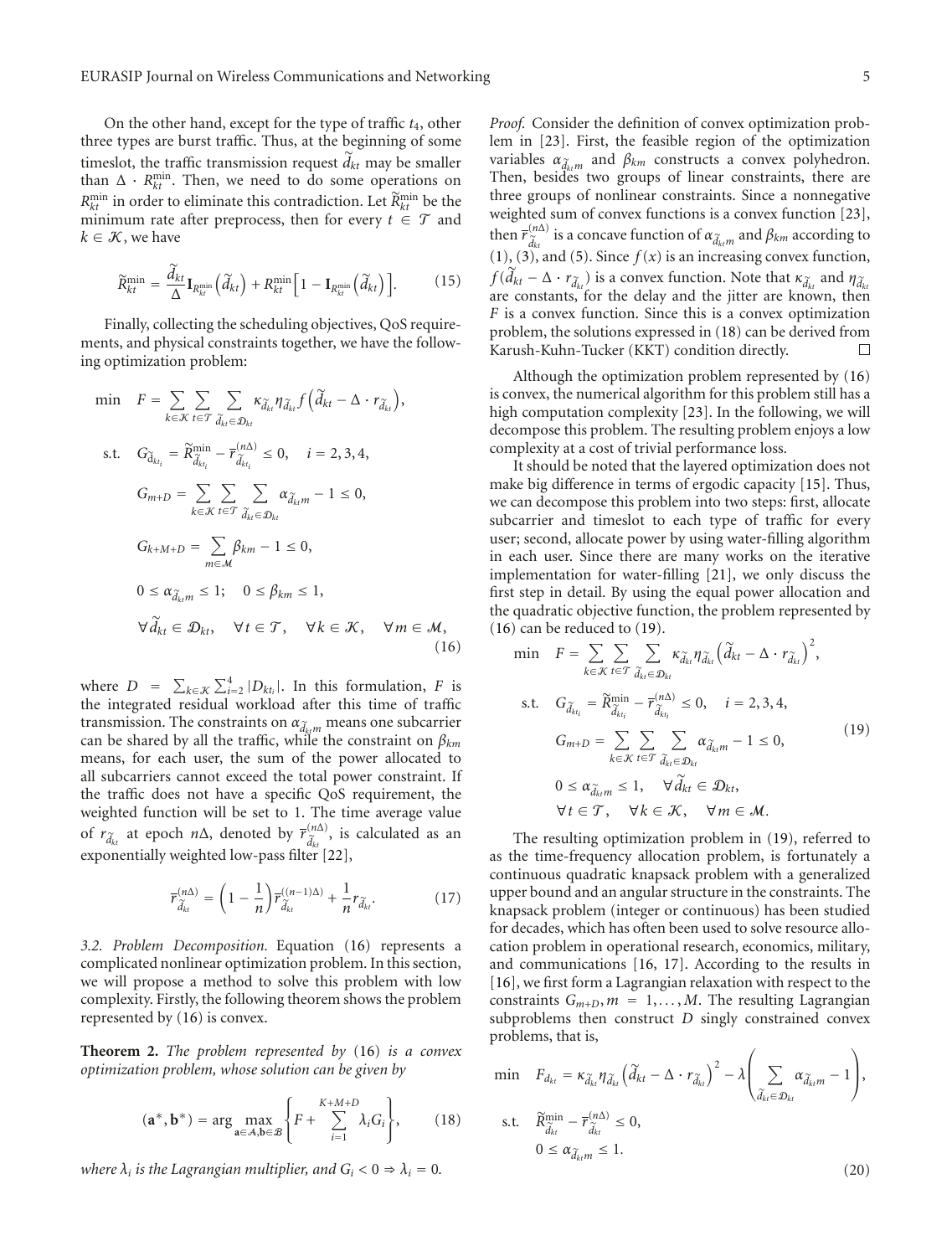(1) Receive the transmission request  $d_{kt}$ ,  $k \in \mathcal{K}$ ,  $t \in$  and the QoS parameters. (2) **for**  $k \in \mathcal{K}$  and  $t \in \mathcal{T}$  **do** (3) **if**  $d_{kt} > \Delta \cdot R_{kt}^{\max}$  **then** (4)  $d_{kt} \leftarrow \Delta \cdot R_{kt}^{\max}$ . (5) **else if**  $d_{kt} < \Delta \cdot R_{kt}^{\min}$  **then** (6)  $R_{kt}^{\min} \leftarrow d_{kt}/\Delta.$ (7) **end if** (8) **end for** (9) Solve the optimization problem represented by (19). (10) Transmit **a**<sup>∗</sup> to every user.

Algorithm 1: IRWM algorithm.

By using the vector  $\alpha_{d_{kt}}$ , this problem can be converted into the following form

$$
\begin{aligned}\n\min \quad & \frac{1}{2} \boldsymbol{\alpha}_{d_{kt}}^{\mathrm{T}} \mathbf{V} \boldsymbol{\alpha}_{d_{kt}} + \mathbf{q}^{\mathrm{T}} \boldsymbol{\alpha}_{d_{kt}} + \lambda \mathbf{r}^{\mathrm{T}} \boldsymbol{\alpha}_{d_{kt}}, \\
\text{s.t.} \quad & \mathbf{e}^{\mathrm{T}} \boldsymbol{\alpha}_{d_{kt}} \geq 1, \quad 0 \leq \alpha_{\widetilde{d}_{kt}m} \leq 1.\n\end{aligned}\n\tag{21}
$$

According to the algorithm proposed in [18, 19], this subproblem can be numerically solved efficiently.

*3.3. Asymptotic Optimal Scheduling Policy.* The feasible region of the problem represented by (19) might be an empty set, which means that the system may be unstable for some traffic transmission request and QoS requirements. The scheduling algorithm under which the system is stable is referred to as the stable scheduling algorithm (SSA). In order to discuss the stability of the scheduling algorithm, we define the static service split (SSS) scheduling algorithm which is similar to [9].

*Definition 3.* For every channel state  $h \in \mathcal{H}$ , there is a fixed continuous probability measure  $p(\mathbf{a}, \mathbf{b} | \mathbf{h})$ , where **a**  $\in$  A is the timeslot allocation vector and **b**  $\in$  B is the power allocation vector. The SSS scheduling algorithm parameterized by the set of measures  $\mathcal{P} \triangleq \{p(\mathbf{a}, \mathbf{b} \mid \mathbf{h}): \mathbf{h} \in \mathcal{P}\}$  $H$ }. The average (or the long-term) service rate of traffic type *t* ∈  $T$  in user  $k \in \mathcal{K}$  is

$$
\mathbb{E}\left\{r_{\widetilde{d}_{kt}}\right\} = \int_{\mathbf{h}} p(\mathbf{h}) \bigg(\int_{\mathbf{a}} \int_{\mathbf{b}} p(\mathbf{a}, \mathbf{b} \mid \mathbf{h}) r_{\widetilde{d}_{kt}} d\mathbf{a} \, d\mathbf{b}\bigg) d\mathbf{h}.\tag{22}
$$

Then,  $P$  is called the SSS algorithm.

Similar to [9], the simple observation shows that if *F <*  $\infty$  and the constrains  $G_{\tilde{d}_{kt_i}}$  hold, then the SSS algorithm, allocating to each traffic the average rate, will make the system stable. This fact gives the condition on which the system is stable.

**Lemma 4.** Let  $\widetilde{R}_{kt_i}^{\min}$ ,  $i = 2, 3, 4$  *be the minimum reserved rate,* and  $L_{kt_i}$ ,  $i = 3, 4$ ,  $J_{kt_4}$  are the maximum latency and tolerant *jitter, respectively. The sufficient condition for the existence of a SSA is for at least one SSS algorithm, the integrated residual* *workload F exists, and the following equations hold for every*  $d_{kt} \in \mathcal{D}_{kt}, k \in \mathcal{K}, t \in \mathcal{T}$ 

$$
\widetilde{R}_{kt_i}^{\min} \le \mathbb{E}\bigg\{r_{\widetilde{d}_{kt_i}}\bigg\}, \quad i = 2, 3, 4. \tag{23}
$$

From this lemma, one can define the scheduling algorithm stability region  $\Re$  as the QoS requirements set which satisfies Lemma 4. Then, the asymptotic properties of the optimization problem represented by (19) can be summarized as the following theorem.

**Theorem 5.** *If QoS parameters are in the scheduling algorithm stability region* R*, then the solution of the optimization problem represented by* (19) *satisfies the QoS requirements of* (6)*,* (7)*, and* (9) *when n* → ∞*, and minimizes the integrated residual workload F.*

*Proof.* If the QoS requirements are in the region  $\mathcal{R}$ , according to Lemma 4, the SSA must exist. So, the feasible domain of the optimization problem represented by (19) is not null. According to Theorem 2, the optimal solution of the problem represented by (19) exists. Because the arrival rate of traffic  $t_4 \in \mathcal{T}$  is  $\widetilde{R}^{\min}_{kt_4}$ , which is also the requesting rate, then  $\overline{r}^{(n\Delta)}_{\widetilde{d}_{kt_4}}$  $\tilde{d}_{kt_4}^{(n\Delta)}$  is equal to  $\widetilde{R}^{\min}_{kt_4}$  as long as the optimal solution exists. According to the law of large numbers, the average rates in time are equal to their mathematical expectations, then (6), (7), and (9) hold.  $\Box$ 

The scheduling algorithm executes as in Algorithm 1: users offer traffic transmission requests and QoS parameters at the beginning of each timeslot, meanwhile the BS estimates the uplink wireless channel condition, then the BS solves the problem represented by (19) and sends the resource allocation results to all users. After receiving **a**∗, each user executes the water-filling algorithm independently to obtain **b**∗. As this algorithm always tries to minimize the integrated residual workload, it will be referred to as the *integrated residual workload minimization* (IRWM) algorithm.

*3.4. Heuristic Call Admission Control.* For an OFDMA system in the heavily loaded scenario, the stability of the queues cannot always be assured. In this case, the optimization problem represented by (19) will have a null feasible region.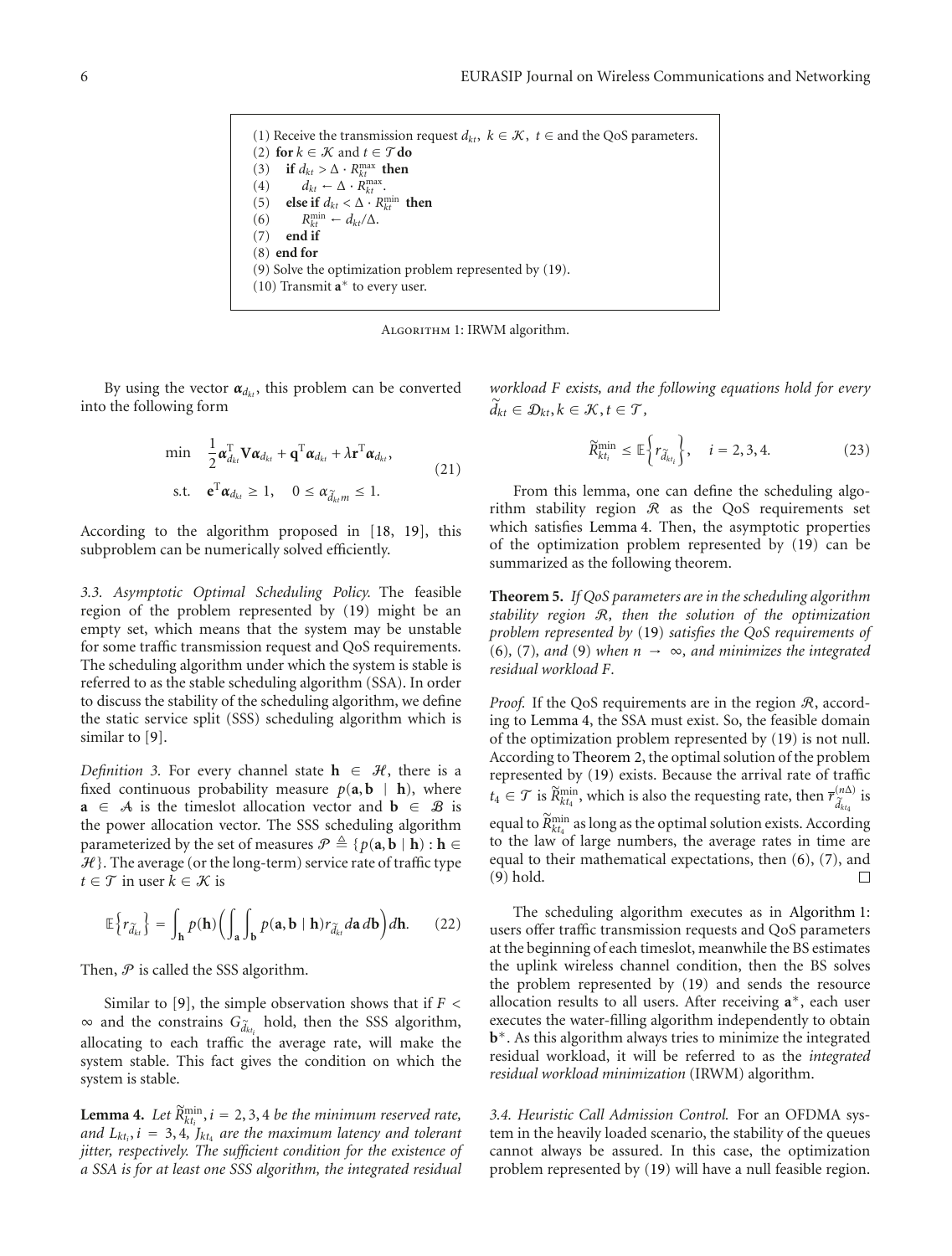(1) Determine  $\widetilde{R}_{kt}^{\min}$ ,  $R_{kt}^{\max}$ ,  $L_{kt}$  and  $J_{kt}$  for a specific  $k \in \mathcal{K}$  and  $t \in \mathcal{T}$ . (2) Add  $\widetilde{R}_{kt}^{\min}$ ,  $L_{kt}$  and  $J_{kt}$  to (19).  $(3)$   $l_{\tilde{d}_{kt}} \leftarrow 0, j_{\tilde{d}_{kt}} \leftarrow 0.$  $\widetilde{d}_{kt} \leftarrow \Delta \cdot R_{kt}^{\min}, \forall k \in \mathcal{K}, \forall t \in \mathcal{T}.$ (5)**if a**<sup>∗</sup> exists **then** (6) Admit. (7) **else** (8) Reject. (9) **end if**

Algorithm 2: Heuristic CAC algorithm.

Table 1: Parameters of the traffic sources for two users.

| Traffic source                | Type $t_1$ | Type $t_2$       | Type $t_3$ | Type $t_4$ |
|-------------------------------|------------|------------------|------------|------------|
| ON state length               | EXP(10)    | $\infty$         | $\infty$   | $\infty$   |
| OFF state length $EXP(10)$    |            | $\left( \right)$ | $\theta$   | $\theta$   |
| Interarrival time $EXP(0.25)$ |            | EXP(0.25)        | EXP(0.25)  |            |
| Packet size                   | EXP(100)   | EXP(100)         | EXP(100)   | 200        |

To overcome this problem, we need to design a call admission control (CAC) mechanism. The algorithm based on this idea is listed as Algorithm 2. Join this heuristic CAC algorithm and the IRWM algorithm will form a cross-layer resource allocation and scheduling framework for OFDMA wireless networks supporting multiple types of traffic.

#### **4. Simulation Results**

The uplink scenario of one BS and 8 users is addressed in this section. The wireless channel between each user and the base station undergoes 16-path frequency selective fading. The OFDMA system considered has 256 subcarriers, and the bandwidth for each subcarrier is 50 Hz. The channel gains for different subcarriers are independent and identical distribution and the variance is 1. The average SNR for the first four users are 20 dB and 10 dB for the second user. The target BER of AMC mechanism is 10−4. If we allocate transmission power equally, then the channel capacity is about 687 bit*/*s for the first four users and about 546 bit*/*s for the second four users. We consider the time duration of 1, 000 timeslots.

The ON-OFF model is used to generate the traffic for each user. The traffic parameters are listed in Table 1, where *EXP*( $λ$ ) is the exponential distribution with the average  $λ$ . The total average arrival rate is 600 bit*/*s, which is bigger than the channel capacity of the second group of users with equal power allocation. The QoS requirements are shown in Table 2. In these tables, the time unit is the length of timeslot Δ, the traffic unit is bit and the transmission rate unit is bit/timeslot. In the objective function, we let  $f(x)$  be  $x^2$ . The weighted functions for the latency and the jitter have the form as (12), whose shape parameters are the Max *L* and Tol *J*, respectively.

Table 2: QoS parameters of each traffic type for two users.

| QoS parameters   | Type $t_1$ | Type $t_2$ | Type $t_3$ | Type $t_4$ |
|------------------|------------|------------|------------|------------|
| Min R            |            | 100        | 100        | 200        |
| Max R            |            | 300        | 300        | 200        |
| Max <sub>L</sub> | –          | -          | 1.5        |            |
| Tol <sub>I</sub> | _          | _          | -          | 0.5        |



FIGURE 2: Transmission rate of traffic type  $t_1$ .

The simulation results for the second user are shown in Figures 2–7. From Figures 2–5, we can see that the average transmission rate is greater than the minimum rate or equal to the constant rate. So, the IRWM algorithm can guarantee the minimum reserved rate requirements. Figure 6 shows the latency of traffic type  $t_3$ . The largest traffic latency is about 1*.*45, it does not exceed the maximum latency requirement 1.5. The latency of traffic type  $t_4$  is shown in Figure 7, which does not exceed the corresponding maximum value in Table 2 too. So, the IRWM algorithm can guarantee the maximum latency and the tolerant jitter requirements.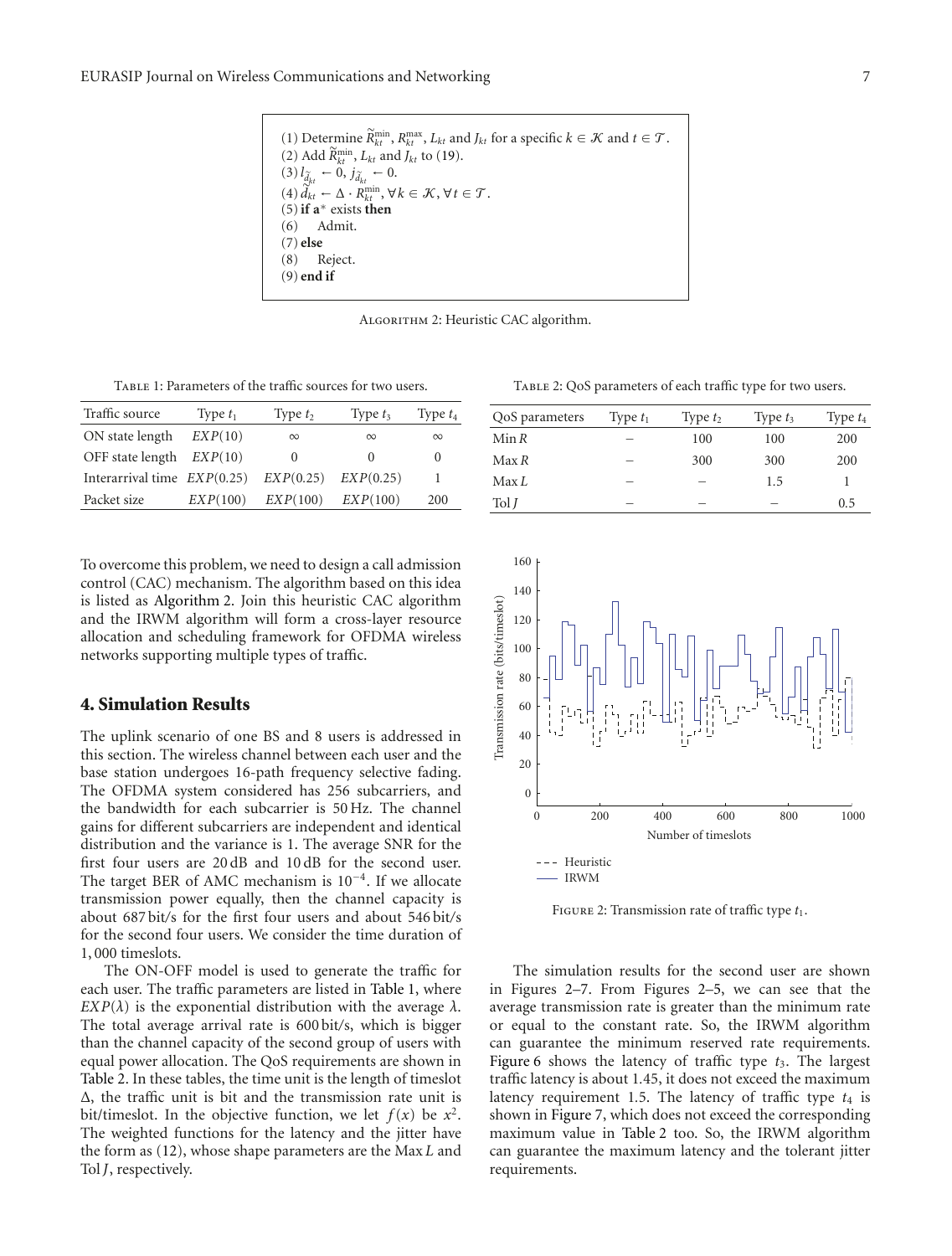

FIGURE 3: Transmission rate of traffic type  $t_2$ .



Figure 4: Transmission rate of traffic type *t*3.



For performance comparison, the heuristic scheme has also been simulated. In this scheme, the interleaved subcarrier allocation is used. The subcarriers are allocated to the traffic of type *t*<sup>4</sup> first. Then, according to the traffic requirements and QoS parameters, the subcarriers are allocated to the traffic of types  $t_3$  and  $t_2$ , respectively. At last, the residual subcarriers are allocated to the traffic of type *t*1. In this scheme, the maximum sustainable rates of traffic types  $t_3$  and  $t_2$  are two critical parameters, which balance the transmission among traffic types  $t_3$ ,  $t_2$ , and traffic type  $t_1$ . If the maximum sustainable rate is too large, the traffic of type  $t_1$  can nearly not get transmission opportunities, while if it is too small, the latency requirement of traffic types  $t_3$ will be violated. In IRWM algorithm; however, there is no

need to set the maximum sustainable rate manually, because the integrated residual workload can balance all the types of traffic automatically. The simulation results show that the proposed IRWM algorithm has a better performance. It has a greater transmission rate for traffic types of  $t_1$ ,  $t_2$ , and *t*3. It also yields a smaller latency for the traffic type of *t*1. Therefore, the simulation results show that the differential QoS requirements of four types of traffic are guaranteed effectively by the proposed IRWM algorithm.

#### **5. Conclusion**

The problem of uplink traffic scheduling with differential QoS requirements in OFDMA systems was addressed in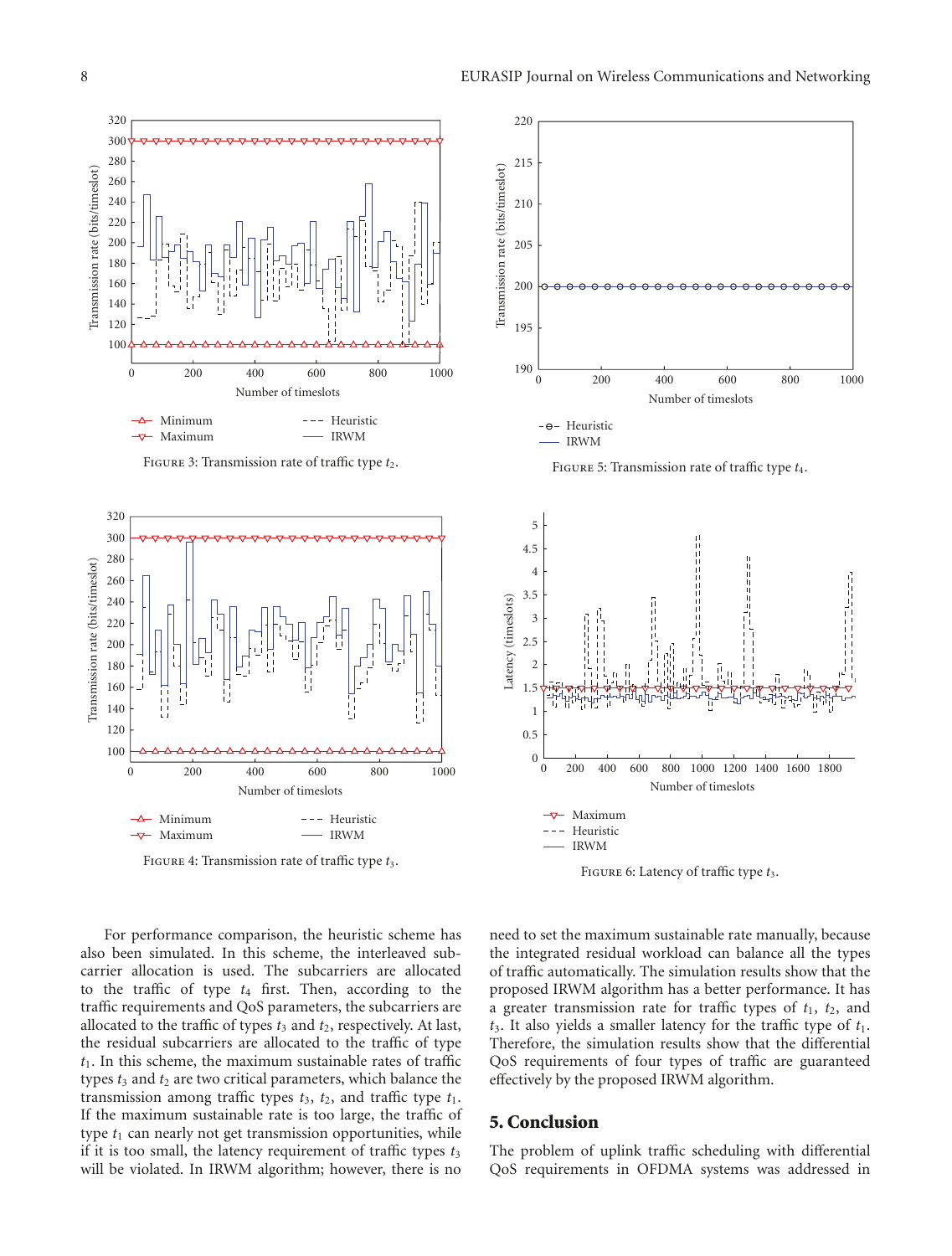

Figure 7: Latency of traffic type *t*4.

this paper. A cross-layer optimization methodology, which jointly considers the traffic arrival process and the wireless channel conditions, was adopted to achieve better QoS for the users accessing to a common base station. In particular, we introduce the integrated residual workload to formulate the traffic scheduling problem into a convex optimization problem. By decomposing this problem into two steps, that is, a continuous quadratic knapsack problem in BS and a water-filling power allocation algorithm in each user, we presented a low-complexity algorithm referred to as the IRWM. Besides, a heuristic CAC scheme was proposed to avoid the sharply decreasing of QoS, when the system is in congestion. Both the theoretical analysis and the simulation results showed that the differential QoS requirements of the application layer are guaranteed effectively by the proposed algorithm in the MAC layer.

#### **Acknowledgment**

This work is supported by NSFC key project under Grant no. 60832008, and RGC/NSFC project under Grant no. N HKUST622/06.

#### **References**

- [1] S. H. Ali, K.-D. Lee, and V. C. M. Leung, "Dynamic resource allocation in OFDMA wireless metropolitan area networks," *IEEE Wireless Communications*, vol. 14, no. 1, pp. 6–13, 2007.
- [2] B. Bai, W. Chen, Z. Cao, and K. B. Letaief, "Max-matching diversity in OFDMA systems," *IEEE Transactions on Communications*, vol. 58, no. 4, pp. 1161–1171, 2010.
- [3] C. Y. Wong, R. S. Cheng, K. B. Letaief, and R. D. Murch, "Multiuser OFDM with adaptive subcarrier, bit, and power allocation," *IEEE Journal on Selected Areas in Communications*, vol. 17, no. 10, pp. 1747–1758, 1999.
- [4] S. Sesia, I. Toufik, and M. Baker, *LTE—The UMTS Long Term Evolution—From Theory to Practice*, John Wiley & Sons, New York, NY, USA, 2009.
- [5] *IEEE Std. 802.16eTM, IEEE Standard for Local and Metropolitan Area Networks, Part 16: Air Interface for Fixed and Mobile Broadband Wireless Access Systems, Amendment 2: Physical and Medium Access Control Layers for Combined Fixed and Mobile Operation in Licensed Bands and Corrigendum 1*, IEEE Press, New York, NY, USA, 2005.
- [6] J. G. Andrews, A. Ghosh, and R. Muhamed, *Fundamentals of WiMAX—Understanding Broadband Wireless Networking*, Prentice Hall, New York, NY, USA, 2007.
- [7] I. E. Telatar and R. G. Gallager, "Combining queueing theory with information theory for multiaccess," *IEEE Journal on Selected Areas in Communications*, vol. 13, no. 6, pp. 963–969, 1995.
- [8] R. A. Berry and E. M. Yeh, "Cross-layer wireless resource allocation," *IEEE Signal Processing Magazine*, vol. 21, no. 5, pp. 59–68, 2004.
- [9] A. L. Stolyar, "Maxweight scheduling in a generalized switch: state space collapse and workload minimization in heavy traffic," *Annals of Applied Probability*, vol. 14, no. 1, pp. 1–53, 2004.
- [10] A. Mandelbaum and A. L. Stolyar, "Scheduling flexible servers with convex delay costs: heavy-traffic optimality of the generalized c*μ*-rule," *Operations Research*, vol. 52, no. 6, pp. 836–855, 2004.
- [11] D. Niyato and E. Hossain, "A queuing-theoretic and optimization-based model for radio resource management in IEEE 802.16 broadband wireless networks," *IEEE Transactions on Computers*, vol. 55, no. 11, pp. 1473–1488, 2006.
- [12] G. Song, Y. Li, L. J. Cimini Jr., and H. Zheng, "Joint channel-aware and queue-aware data scheduling in multiple shared wireless channels," in *Proceedings of the IEEE Wireless Communications and Networking Conference (WCNC '04)*, vol. 3, pp. 1939–1944, Atlanta, Ga, USA, March 2004.
- [13] S. S. Kulkarni and C. Rosenberg, "Opportunistic scheduling: generalizations to include multiple constraints, multiple interfaces, and short term fairness," *Wireless Networks*, vol. 11, no. 5, pp. 557–569, 2005.
- [14] A. Fu and J. N. Tsitsiklis, "Optimal transmission scheduling over a fading channel with energy and deadline constraints," *IEEE Transactions on Wireless Communications*, vol. 5, no. 2, pp. 630–641, 2006.
- [15] A. J. Goldsmith and P. P. Varaiya, "Capacity of fading channels with channel side information," *IEEE Transactions on Information Theory*, vol. 43, no. 6, pp. 1986–1992, 1997.
- [16] K. M. Bretthauer and B. Shetty, "The nonlinear knapsack problem—algorithms and applications," *European Journal of Operational Research*, vol. 138, no. 3, pp. 459–472, 2002.
- [17] M. Patriksson, "A survey on the continuous nonlinear resource allocation problem," *European Journal of Operational Research*, vol. 185, no. 1, pp. 1–46, 2008.
- [18] J.-S. Pang, "A new and efficient algorithm for a class of portfolio selection problems," *Operations Research*, vol. 28, no. 3, pp. 754–767,, 1980.
- [19] K. M. Bretthauer and B. Shetty, "Quadratic resource allocation with generalized upper bounds," *Operations Research Letters*, vol. 20, no. 2, pp. 51–57, 1997.
- [20] A. J. Goldsmith and S. Chua, "Variable-rate variable-power MQAM for fading channels," *IEEE Transactions on Communications*, vol. 45, no. 10, pp. 1218–1230, 1997.